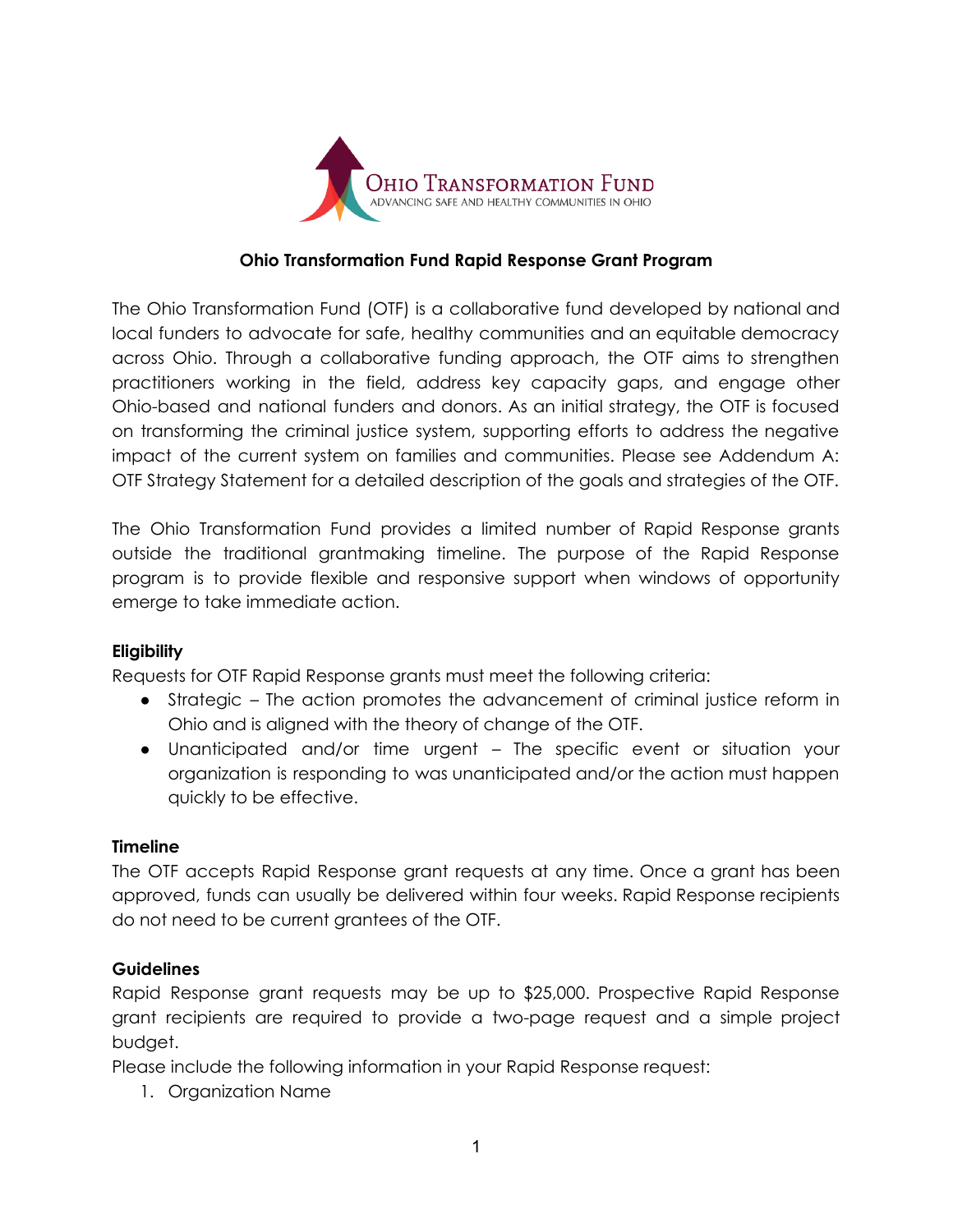- 2. Contact Name, Address, Email, and Phone Number
- 3. Brief organization description
- 4. Project Name
- 5. Project Description
- 6. Potential project impact as it relates to the goals of the Ohio Transformation Fund
- 7. Amount Requested (*Up to \$25,000)*
- 8. Project Budget
- 9. Supporting Information
	- a. Description of the diversity of your staff and board.
	- b. Copy of the organization's most recently-filed **Form 990**
	- c. IRS issued **501c(3) tax-status determination** letter of requesting organization or, if applicable, fiscal sponsor.

Your request, including all items from the checklist above, must be submitted by email to Erika Anthony, Executive Director of Ohio Transformation Fund at [elissa@ohtransformationfund.org](mailto:eanthony@ohtransformationfund.org) with subject line 'Rapid Response Application'. Please be in touch by email or phone at 614.580.5109 with questions about the Rapid Response grant process.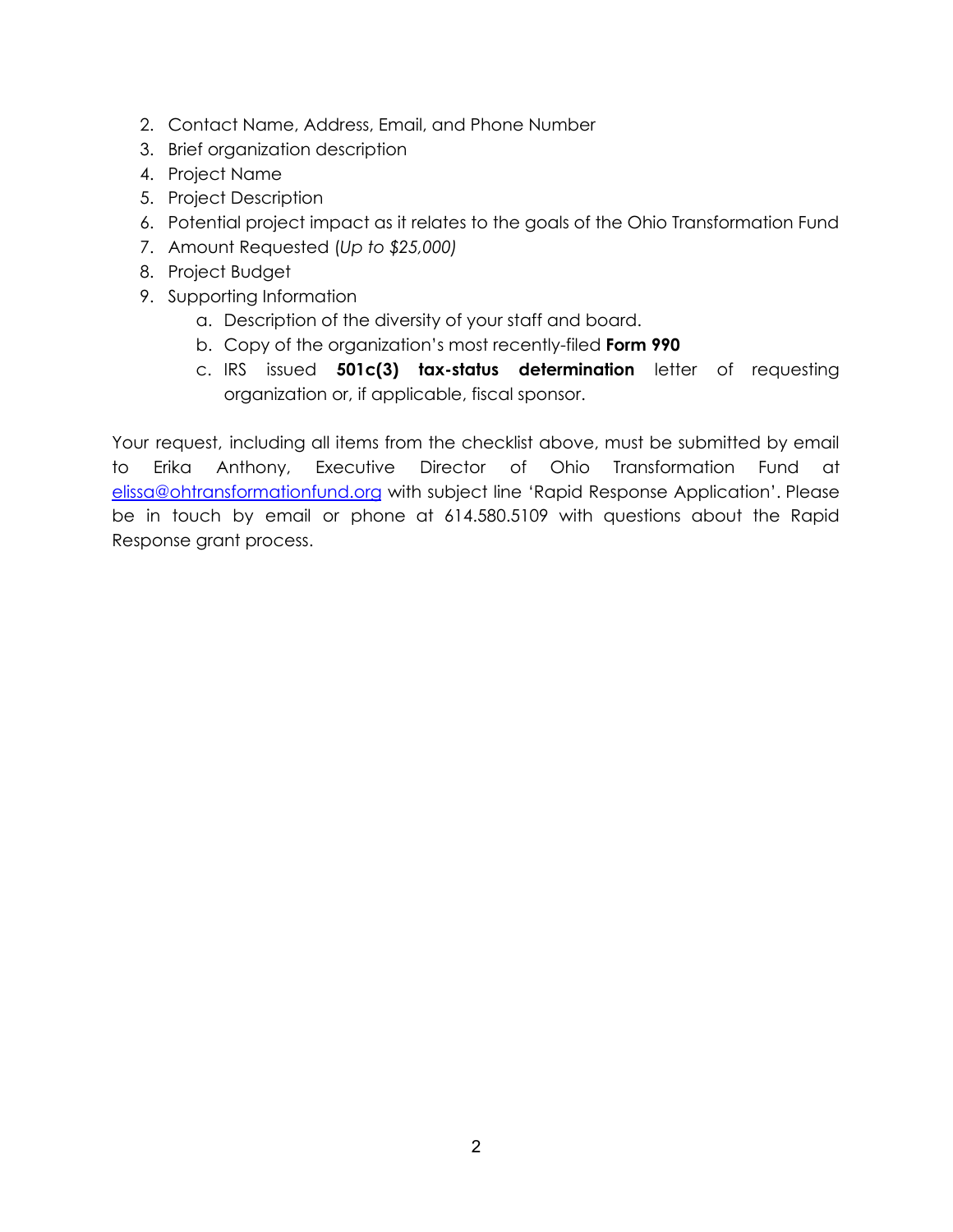# **ADDENDUM A**

#### **Ohio Transformation Fund – Strategy Statement, 2019-2021**

*[Approved: May 2019]*

The Ohio Transformation Fund is a collaborative fund developed by national and local funders to advocate for safe, healthy communities and an equitable democracy across Ohio. By aligning resources strategically, the OTF aims to strengthen practitioners working in the field, address key capacity gaps, and engage Ohio-based and national funders. At present the fund focuses on transforming the justice system, supporting efforts to address the negative impact of the current system on youth, families and communities. Although intended to enable safe communities and opportunities for rehabilitation, OTF members believe the existing system often reinforces systemic racism; criminalizes poverty, normal adolescent behavior, and mental illness; and is in need of significant reform.

The theory of change supporting the OTF is that on its own, policy reform will not dismantle the deeply embedded systemic inequities in our state. Similarly, community organizing and civic engagement alone cannot leverage the lasting changes needed without highly capable policy advocacy structures to promote and monitor statutory, policy, programmatic, and funding reforms. *Systemic change is possible when policy changes are driven and supported by a base of critically conscious community members who have experienced the impact of justice system inequities and who are actively engaged in the electoral process.* Based upon this theory of change, the OTF supports three core approaches:

- **Community organizing:** Direct grassroots organizing that engages individuals, families, youth, community members, and allied institutions in movement building, mobilization, and direct action campaigns, and that supports the development of leaders who drive the strategic vision of systematic change. The focus of organizing must be driven by the voices of people directly impacted by the existing justice system in efforts to replace the current inequitable approach with one of fairness, redemption, and recovery.
- **Public Policy Reform:** The development, adoption, implementation, and enforcement of policy changes that address the systemic inequities within Ohio for adults and youth. Approaches of interest to the OTF include community impact litigation, policy analysis and advocacy.
- **Electoral Engagement and Mobilization:** The engagement and mobilization of low propensity voters in the electoral and legislative process. The OTF supports non-partisan integrated voter engagement models that focus not only on short-term, transactional goals related to an election, but also on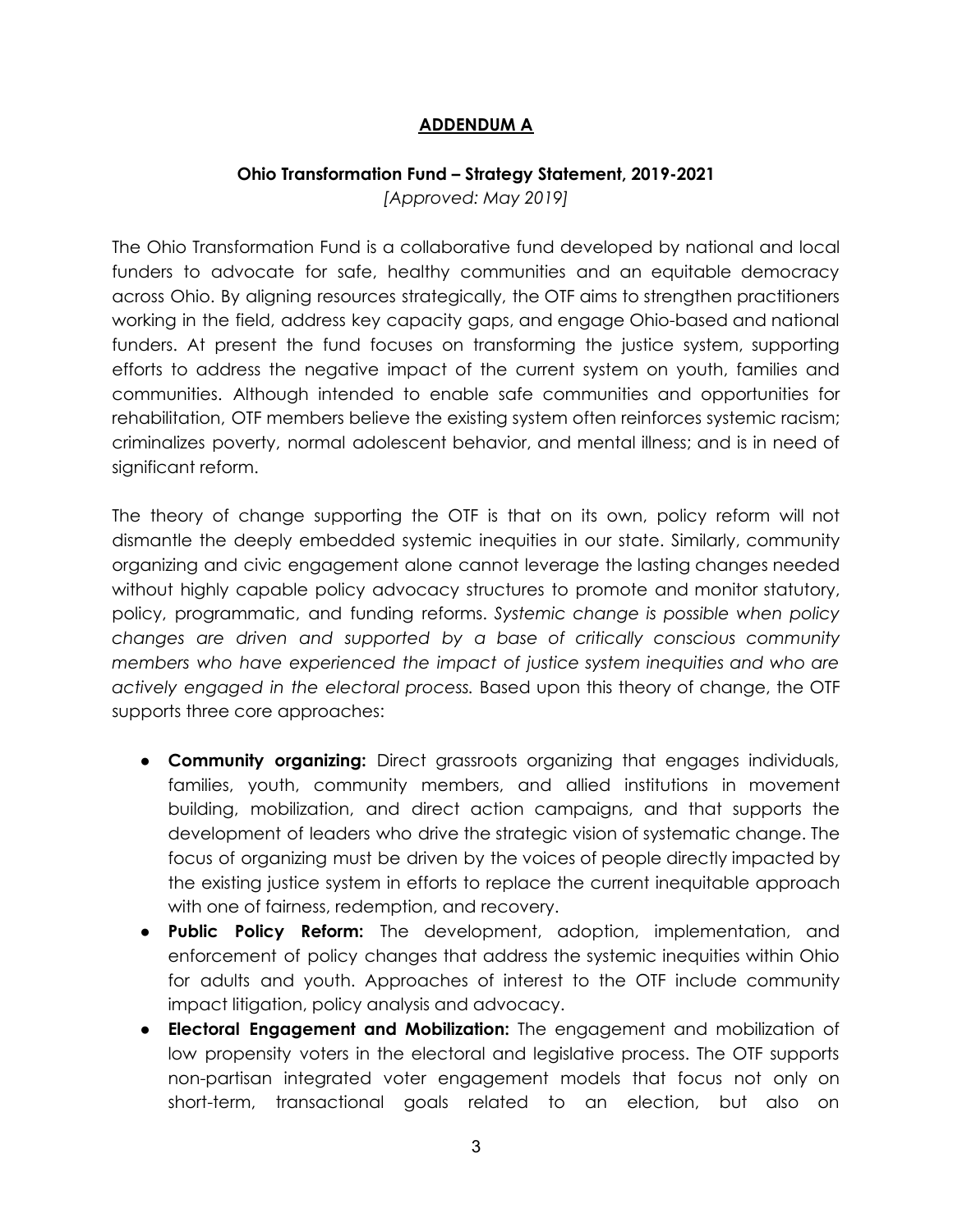transformational goals related to leadership development of staff, volunteers, and the people contacted through voter engagement activities, and building long-term civic capacity within a community. A particular focus is on engaging juvenile court-involved youth, returning citizens, their families, and their communities.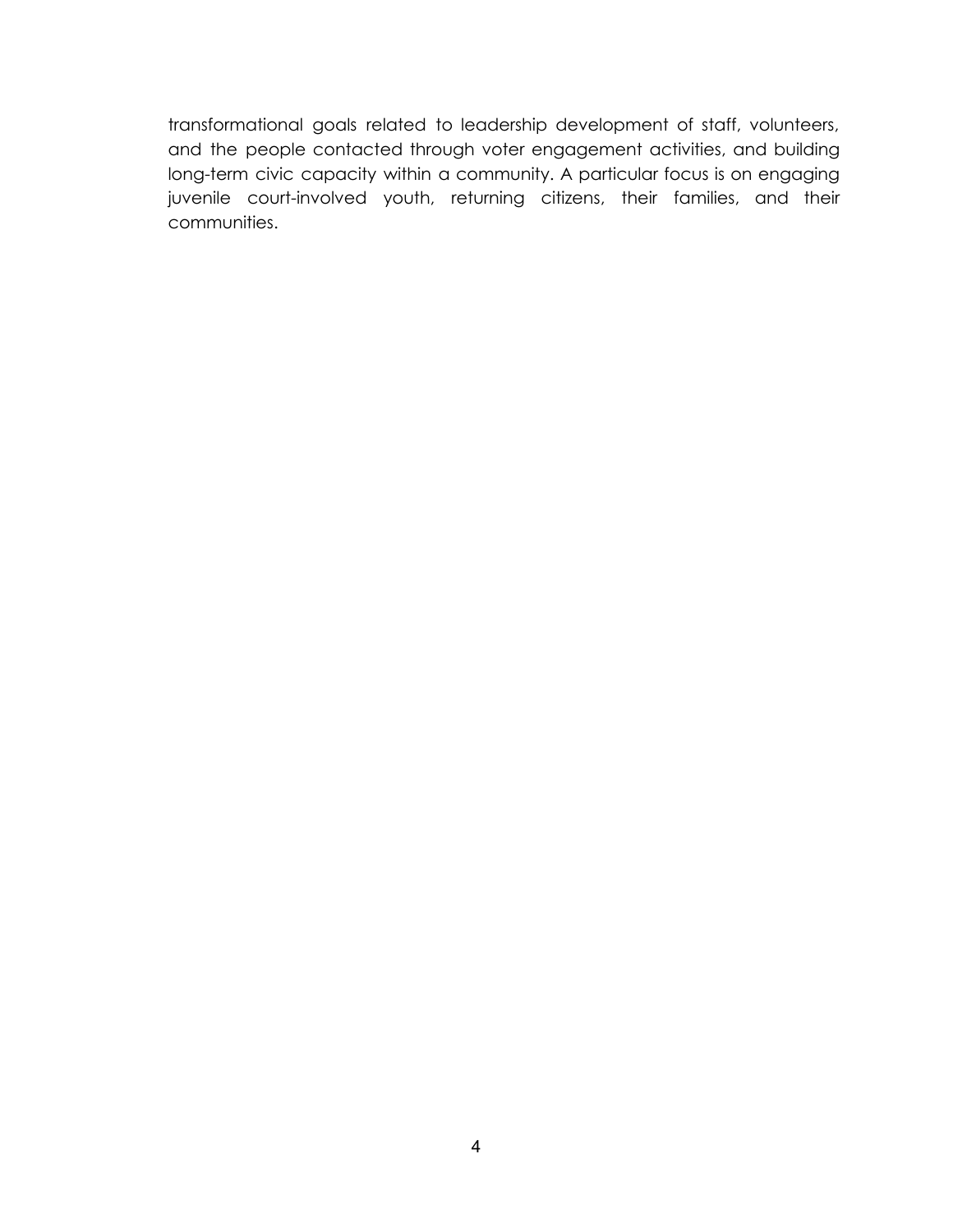OTF partners understand that significant shifts in public understanding are necessary to drive public support of reform, For that reason, the OTF supports narrative strategies that educate about the root causes and significance of the impacts of our justice system and effective communication strategies are core components of each approach. OTF partners also understand that an effective Ohio strategy must build shared strategies across urban and small communities. With that in mind, the OTF seeks to support and strengthen organizing and civic engagement work focused on both urban and small town constituencies.

Within each area, attention is paid to the disproportionate impact of the system based on race, class, and gender. Projects with a focus on multi-racial, multi-class engagement are of particular interest to the OTF.

# **Vision and Goals**

The OTF believes that stable families, economic security, and access to health care and education are the basis for safe and healthy communities. Based on those beliefs, *the OTF's vision is a transformation in our justice system from criminalization and incarceration of individuals, particularly young people and people of color, to a system based in fairness, equity and dignity. Such a system will be based in policies that support racial justice, healing, and growth for youth, individuals, families, and communities.*

**The leading goal of the OTF is the reduction of the number and racial disparity of youth and adults incarcerated in Ohio.** From decriminalizing school discipline and policing reform on the front end, to deep sentencing reform for all types of offences, to removing barriers to successful reentry for adults and young people, the OTF recognizes that a broad spectrum of law and policy changes will be required to make major cuts in incarceration rates. We are attentive to all forms of incarceration: state and local incarceration of both youth and adults. We seek reforms that drive down all these forms and that do not simply shift incarcerated people from one form to another. We believe focusing on this high level metric is a powerful way to focus funders, advocates, policymakers, and, ultimately, the public on whether the multi-tactic, multi-issue campaign of the OTF is achieving significant results. Moreover, the system changes required to drive down these numbers should have numerous ancillary effects that make the justice system more fair, humane, and effective at producing safety at every stage.

The OTF recognizes that while mass incarceration is one of the most destructive ways that the justice system harms low-income and minority communities, it is not the only way and therefore maintain the following additional goals: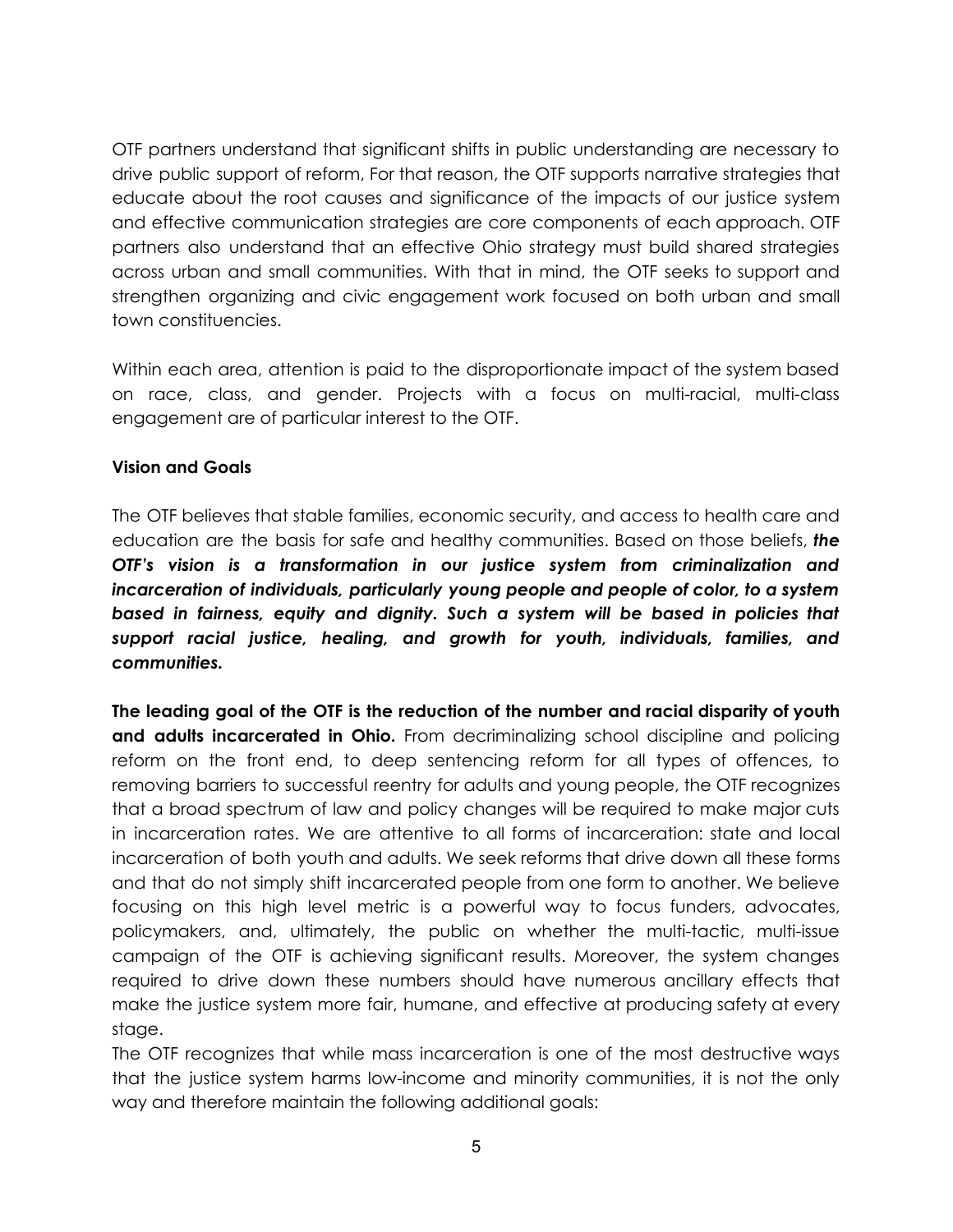- Increase opportunity and reduce criminalization of young people, by improving local and state policies and practices for school discipline, investing in positive youth development, and shifting correctional resources to community-based, outcomes based alternatives including restorative justice initiatives.
- Reduce practices that criminalize poverty by promoting economic justice and addressing policies that establish a tiered system of justice dependent on peoples' economic means.
- Increase opportunities for formerly incarcerated or convicted youth and adults through improved access to housing, employment, education, and health care in order to keep families and communities together and help youth thrive.

# **Strategy**

In pursuit of this goal, the OTF supports work that centers people most affected by the justice system, seeking to build local and statewide networks of youth, families, communities, and allied institutions to form and drive the statewide strategy. Therefore, *the OTF prioritizes work that organizes, trains, and mobilizes key impacted constituencies.*

In addition to organizing, the OTF recognizes that informed, representative participation in the electoral system is necessary to achieve key policy changes and ensure their implementation and enforcement. Therefore, *the OTF supports efforts to engage communities in the electoral process, including voter registration, mobilization, and non-partisan education related to local and state public offices.*

The OTF has a three-part strategy:

- Identify and support anchor organizations that will work as an integrated network to develop and implement a statewide justice reform strategy. Anchor institutions demonstrate a history of effective justice system work that is aligned with the OTF's values and theory of change and current or emerging participation in statewide strategy, including the commitment to partnership within the network of anchor institutions.
- Identify and support new or emerging projects that engage strategic constituencies or geographies within the state. Strategic constituencies include, but are not limited to, young people, people of color, LGBTQ people, women, and faith communities.
- Invest in building capacity of the statewide network of partners working collaboratively in pursuit of the goals aligned with the OTF's vision.

By supporting effective work and catalyzing statewide, collaborative strategic thinking,